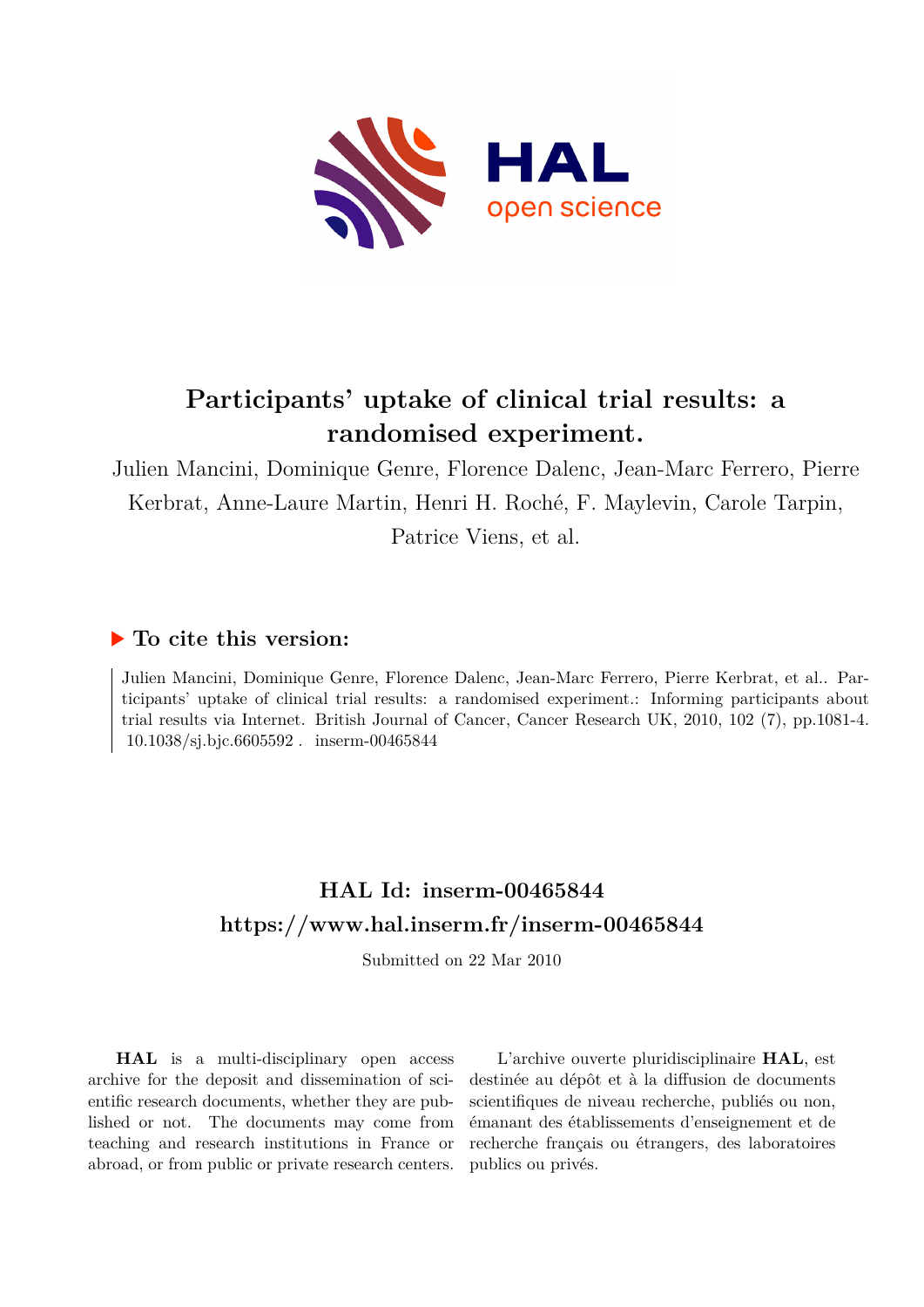

[www.bjcancer.com](http://www.bjcancer.com)

#### Short Communication

- $\overline{\phantom{a}}$  $\overline{\phantom{a}}$  $\overline{\phantom{a}}$  $\overline{\phantom{a}}$  $\overline{\phantom{a}}$  $\overline{\phantom{a}}$  $\overline{\phantom{a}}$  $\overline{\phantom{a}}$  $\overline{\phantom{a}}$  $\overline{\phantom{a}}$  $\overline{\phantom{a}}$  $\overline{\phantom{a}}$  $\overline{\phantom{a}}$  $\overline{\phantom{a}}$  $\overline{\phantom{a}}$  $\overline{\phantom{a}}$  $\overline{\phantom{a}}$ - $\overline{1}$  $\overline{\phantom{a}}$  $\overline{\phantom{a}}$  $\overline{\phantom{a}}$  $\overline{\phantom{a}}$  $\overline{\phantom{a}}$  $\overline{\phantom{a}}$  $\overline{\phantom{a}}$  $\overline{\phantom{a}}$  $\overline{\phantom{a}}$  $\overline{\phantom{a}}$  $\overline{\phantom{a}}$  $\overline{\phantom{a}}$  $\overline{\phantom{a}}$  $\overline{\phantom{a}}$  $\overline{\phantom{a}}$  $\overline{\phantom{a}}$  $\overline{\phantom{a}}$  $\overline{\phantom{a}}$  $\overline{\phantom{a}}$  $\overline{\phantom{a}}$  $\overline{\phantom{a}}$  $\overline{\phantom{a}}$  $\overline{\phantom{a}}$  $\overline{\phantom{a}}$  $\overline{\phantom{a}}$  $\overline{\phantom{a}}$  $\overline{\phantom{a}}$  $\overline{\phantom{a}}$  $\overline{\phantom{a}}$  $\overline{\phantom{a}}$  $\overline{\phantom{a}}$  $\overline{\phantom{a}}$  $\overline{\phantom{a}}$ 

# Participants' uptake of clinical trial results: a randomised experiment

#### J Mancini<sup>I,2,3</sup>, D Genre<sup>4,5</sup>, F Dalenc<sup>6</sup>, J-M Ferrero<sup>7</sup>, P Kerbrat<sup>8</sup>, A-L Martin<sup>9</sup>, H Roché<sup>6</sup>, F Maylevin<sup>10</sup>, C Tarpin<sup>4</sup>, P Viens<sup>1,4,5</sup>, J Genève<sup>9</sup> and C Julian-Reynier<sup>\*,1,2</sup>

<sup>1</sup> Aix-Marseille Université, Marseille F-13385, France; <sup>2</sup>INSERM, UMR912, IRD, Economy and Social Sciences, Health Care Systems and Society, SE4S, Marseille F-13273, France; <sup>3</sup>Assistance Publique-Hôpitaux de Marseille, Timone Hospital, Public Health Department (SSPIM), Marseille F-13273, France;<br><sup>4</sup>Paoli Calmettes Institute, Marseille E-13273, France: <sup>5</sup>INSERM LIMR Paoli-Calmettes Institute, Marseille F-13273, France; <sup>5</sup>INSERM UMR891, Centre de Recherche en Cancérologie de Marseille, Marseille F-13273, France; <sup>6</sup>Claudius Regaud Institute, Toulouse F-31052, France; <sup>7</sup>Antoine Lacassagne Centre, Nice F-06189, France; <sup>8</sup>Eugène Marquis Centre, Rennes F-35042, France; <sup>9</sup>FNCLCC, Paris F-75654, France; <sup>10</sup>Comités de Patients FNCLCC, Ligue Nationale Contre le Cancer, Paris, France

BACKGROUND: Participants are showing great interest these days in obtaining the results of clinical trials. The aim of this study was to assess patients' uptake and understanding of the results of the trial in which they have participated and the impact of a letter offering patients the possibility of consulting the trial results on a specific website.

METHODS: Breast cancer patients participating in a trial on the efficacy of Trastuzumab were randomly subdivided into an Internet group (who received the letter of invitation) and a control group (who did not receive it). Among 115 HER2-positive women from 21 centres, 107 (93%) answered a self-administered questionnaire.

RESULTS: Most of the patients in both groups had access to the Internet (72.0%). The majority (97.2%) stated that receiving information about the trial results would be useful, and the oncologist was the most frequently preferred information provider. The Internet group's declared uptake of the trial results was only slightly higher (47.1% vs 33.9%;  $P = 0.166$ ); however, they understood the results significantly more accurately (18.8% vs 5.6%;  $P = 0.039$ ).

INTERPRETATION:Although Internet was not the respondents' preferred source of information, the possibility of using this source slightly increased the uptake and understanding of the results.

British Journal of Cancer advance online publication, 2 March 2010; doi[:10.1038/sj.bjc.6605592](http://dx.doi.org/10.1038/sj.bjc.6605592) [www.bjcancer.com](http://www.bjcancer.com) & 2010 Cancer Research UK

Keywords: breast cancer; randomised controlled trials; informing patients

Consistent evidence has become available that patients involved in randomised clinical trials (RCTs) want to know about the results despite their potentially negative emotional impact (Shalowitz and Miller, 2008), but previous authors have emphasised the organisational difficulties involved in this information process. It requires considerable resources, and contacting and informing the patients is time consuming for physicians and nurses, especially as a long gap often elapses after trials before the results are available. Participants may therefore be rarely informed (Fernandez et al, 2003, 2004; Partridge et al, 2004).

Few studies have focused so far on participants' preferred mode of dissemination of trial results, or on the best methods of diffusing this information while respecting patients' autonomy. The authors of a recent review of the literature (Shalowitz and Miller, 2008) mentioned that participants often prefer to receive the results in writing, but specified that participants in a trial on the treatment of breast cancer preferred to be given the results by their physicians (Partridge et al, 2003). In France, investigators are legally obliged to inform participants about trial results, and the French drug authority (AFSSAPS) plans to publish these results on their website (https://icrepec.afssaps.fr/Public/apropos.php).

Making RCT results available on websites seems to be one of the best solutions: it is an inexpensive method, which is easier to organise than face-to-face consultations and gives patients the opportunity to decline, as it requires their active participation. The latter point is crucial, because some patients do not want to know about the results, and this preference should be respected (Shalowitz and Miller, 2008). However, not all cancer patients use the Internet (Mancini et al, 2006), and information obtained via this medium may be less understandable and more emotionally disturbing because patients are unable to ask questions (Partridge et al, 2009).

The aim of this study was to assess patients' uptake and understanding of the results of the trial in which they have participated, and the impact of a letter offering patients the possibility of consulting the trial results on a specific website.

#### MATERIALS AND METHODS

This study, which was approved by the French National Committee on Personal Data and Privacy (CNIL), was carried out at 21 specialised centres all over France between June 2008 and



<sup>\*</sup>Correspondence: Dr C Julian-Reynier, U912, INSERM, IRD, Institut Paoli-Calmettes, 232 Bd Ste Marguerite, 13273 Marseille cedex 09, France; E-mail: [claire.julian-reynier@inserm.fr](mailto:claire.julian-reynier@inserm.fr)

Received 27 November 2009; revised 29 January 2010; accepted 3 February 2010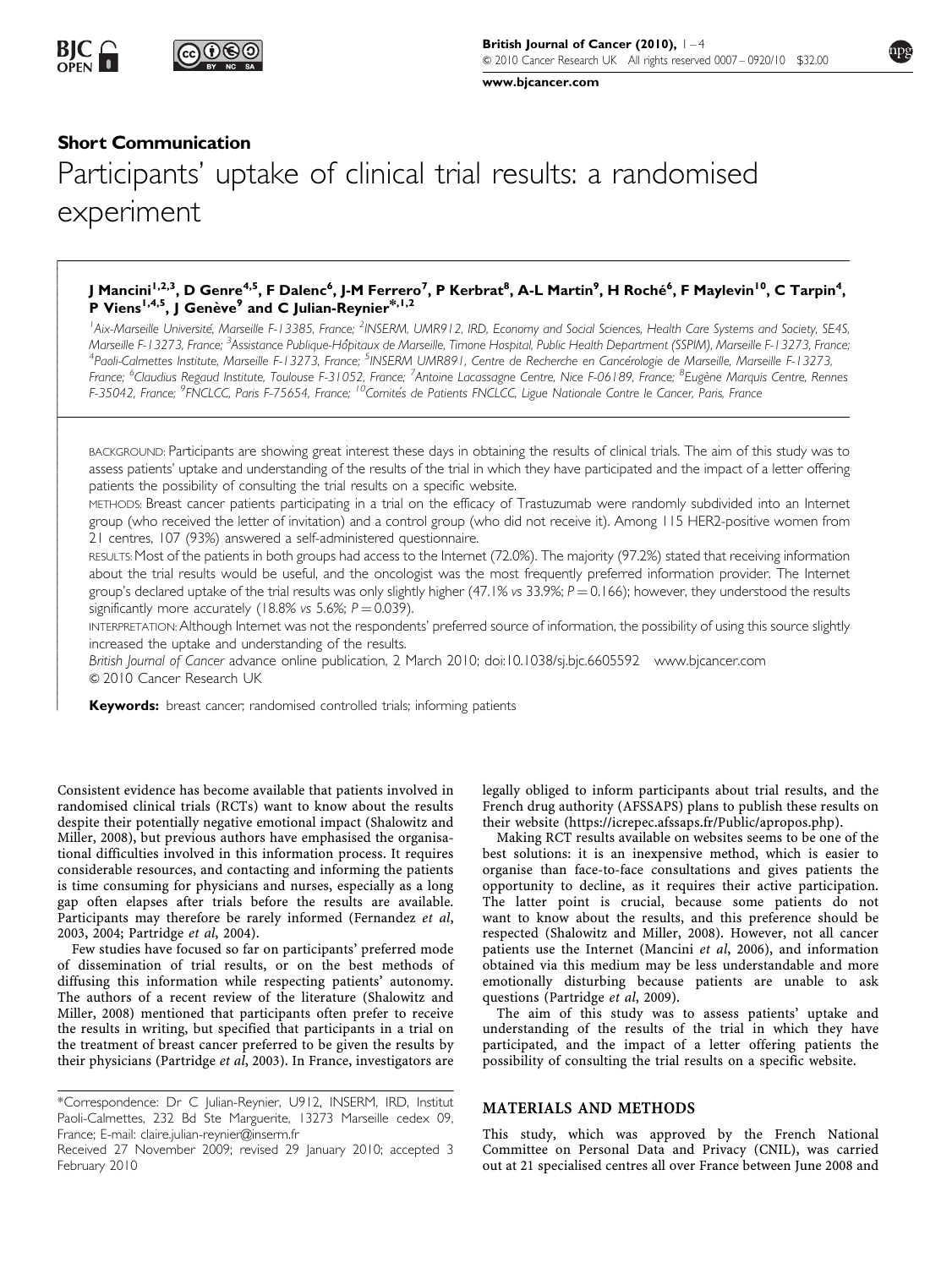May 2009. Adult women with HER2-positive non-metastatic breast cancer included in the FNCLCC-PACS04 clinical trial, the first results of which (about the efficacy of Trastuzumab) were issued in December 2007 (Spielmann et al, 2009), were included in the study. A patient's leaflet was then written by a medical journalist with the help of expert patients from the French Cancer League, and was made available only on a password-protected website [\(http://](http://www.fnclcc.fr/doc/pdf/info_patients/prive/trait-union-no13.pdf) [www.fnclcc.fr/doc/pdf/info\\_patients/prive/trait-union-no13.pdf](http://www.fnclcc.fr/doc/pdf/info_patients/prive/trait-union-no13.pdf)  $(User = BECT; Password = PACS04)$  (see Supplementary online material). At the time of the trial, participants were not told that they would be able to consult the results.

Among the 166 women contacted by mail by their oncologist, 115 (69.3%) agreed to participate and answered a two-page baseline questionnaire. These 115 women were subdivided into two groups by the 'off-site' coordinators (UMR912) using simple random sampling methods with a concealed allocation. The Internet group ( $n = 55$ ) received a letter stating that the trial results were available on the password-protected website, while the control group received no letters  $(n=60)$ . At 6 months after consenting, all the women were mailed a second self-administered questionnaire; 51 (92.7%) and 56 (93.3%) women, respectively, in the Internet and control groups responded.

Medical characteristics were collected from the FNCLCC-PACS04 trial database. Sociodemographic data, 'extent of information desired' (Zwaenepoel et al, 2006), and perception of the usefulness of being informed about the trial results were ascertained in the baseline questionnaire.

In the second questionnaire, questions were asked (see Supplementary online material) about the participants' expectations about the trial results, their preferences about the mode of disclosure, their declared uptake of the results and their understanding of the outcome of this trial, that is, the fact that Trastuzumab did not significantly decrease the risk of relapse 4 years after diagnosis in the FNCLCC-PACS04 trial. The question as to whether patients discussed the results with their next of kin was also addressed.

Statistical tests (SPSS 15.0) were performed between the continuous (Student's t-test) and categorical characteristics  $(\chi^2$  or Fisher's exact test) of the two groups. P-values below 0.05 were taken to be statistically significant.

#### RESULTS

The two randomised groups did not differ in terms of their sociodemographics, Internet access or Trastuzumab allocation. Both groups felt a priori that informing participants about the outcome of clinical trials would be useful (Table 1). Both groups stated alike ( $P = 0.509$ ) that access to clinical trial results should be systematic (45.7%), at either the patient's request (41.0%) or the physician's discretion (13.3%). Expectations about the results were also similar in both groups: knowing whether the trial yielded useful results (82.2%;  $P = 0.633$ ), understanding the treatment received (20.6%;  $P = 0.468$ ), and understanding clinical trials  $(9.3\%; P = 0.745).$ 

Similar preferences about how patients should be informed about clinical trial results and by whom were expressed by both groups, except that Internet was more frequently qualified as 'perfectly suitable' by the Internet group (43.5% vs 17.6%;  $P = 0.006$ ; Figure 1). However, being informed via Internet was less frequently preferred than a face-to-face consultation or a mailed letter. Oncologists, followed by trial investigators, were the participants' preferred providers of trial result information.

|                                                                                                                                                          | Internet group $(n=51)$            |                                               | Control group $(n=56)$             |                                                   | Total $(n = 107)$                  |                                               |                                           |
|----------------------------------------------------------------------------------------------------------------------------------------------------------|------------------------------------|-----------------------------------------------|------------------------------------|---------------------------------------------------|------------------------------------|-----------------------------------------------|-------------------------------------------|
|                                                                                                                                                          | n                                  | %                                             | $\mathbf n$                        | %                                                 | n                                  | %                                             | P value                                   |
| Marital status<br>Married                                                                                                                                | 40                                 | 78.4                                          | 4 <sub>l</sub>                     | 73.2                                              | 8 <sub>1</sub>                     | 75.7                                          | 0.530                                     |
| Education<br>'Baccalauréat' or lower level                                                                                                               | 33                                 | 67.3                                          | 32                                 | 57.1                                              | 65                                 | 61.9                                          | 0.283                                     |
| Occupational activity<br>Yes                                                                                                                             | 24                                 | 47.1                                          | 24                                 | 42.9                                              | 48                                 | 44.9                                          | 0.663                                     |
| Economic difficulties<br>Not at all                                                                                                                      | 24                                 | 47.1                                          | 28                                 | 51.9                                              | 52                                 | 49.5                                          | 0.623                                     |
| Internet access<br>Yes                                                                                                                                   | 34                                 | 66.7                                          | 43                                 | 76.8                                              | 77                                 | 72.0                                          | 0.244                                     |
| Health-related Internet use<br>Yes                                                                                                                       | 25                                 | 49.0                                          | 32                                 | 57.1                                              | 57                                 | 53.3                                          | 0.400                                     |
| Usefulness of clinical trial results disclosure to participants<br>Useful-very useful                                                                    | 50                                 | 98.0                                          | 54                                 | 96.4                                              | 104                                | 97.2                                          | 1.000                                     |
| Trastuzumab arm in PACS04 trial<br>Yes                                                                                                                   | 30                                 | 58.8                                          | 30                                 | 53.6                                              | 60                                 | 56.1                                          | 0.585                                     |
|                                                                                                                                                          | M                                  | SD                                            | M                                  | <b>SD</b>                                         | M                                  | SD                                            |                                           |
| Age<br>Number of children<br>Distance from oncological centre (km)<br>Time since PACS04 trial inclusion (years)<br>'Extent of information desired' score | 57.7<br>1.9<br>55.5<br>6.0<br>19.6 | 8.0<br>$\overline{1.0}$<br>56.9<br>0.9<br>3.6 | 55.7<br>2.0<br>43.2<br>6.2<br>18.8 | 9.8<br>$\perp$<br>40.5<br>$\overline{1.0}$<br>3.8 | 56.7<br>2.0<br>49.2<br>6.1<br> 9.1 | 9.0<br>$\overline{0}$ .<br>49.3<br>0.9<br>3.7 | 0.248<br>0.568<br>0.226<br>0.298<br>0.311 |

#### Table I Characteristics of the women studied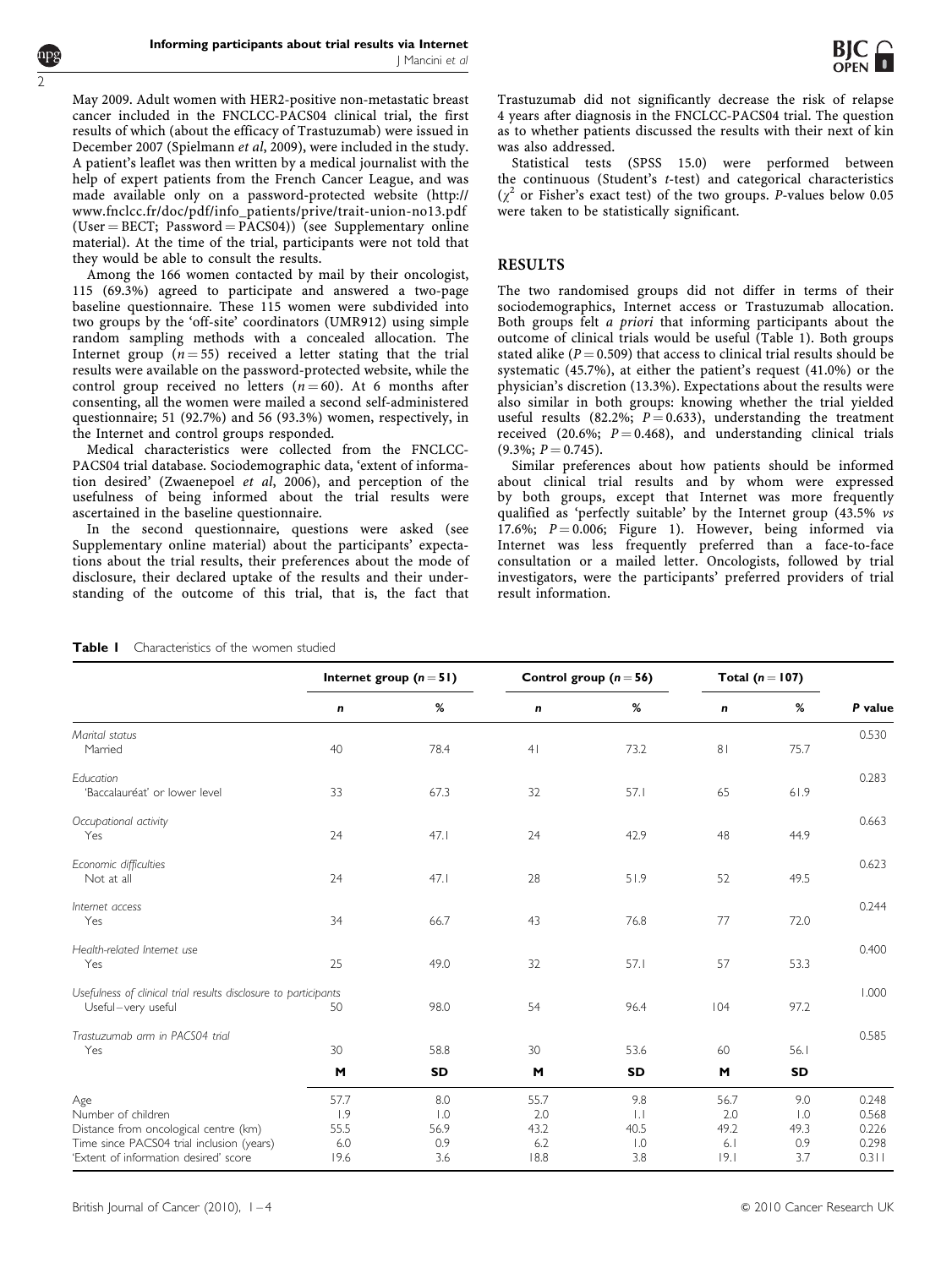3



modes and information-providers

Figure I Patients' preferences about trial result disclosure.

The declared uptake of the clinical trial results was nonsignificantly higher in the Internet group (47.1%) than in the control group (33.9%;  $P = 0.166$ ). Multiple sources of uptake were declared by 23.5% of the Internet group, as compared with 10.7% of the control group ( $P = 0.077$ ). These sources were a website (33.3%  $vs$  8.9% in the Internet vs control group;  $P = 0.002$ ), the oncologist (29.4% *vs* 28.6%;  $P = 0.924$ ), and other sources (11.8%) vs 8.9%;  $P = 0.629$ ). Among the 43 patients who declared having had access to the results,  $22$  (51.2%) had discussed these results with a close relative and 5 others (11.6%) planned to do so. Open commentaries showed that the results were often discussed with the spouse and other relatives, the oncologist, the general practitioner, and other patients. Talking about the results was said to be easier when they were perceived as positive. Negative results were also discussed, however, in order to obtain reassurance about their personal significance. One patient's next of kin were surprised by the randomisation procedure. Two patients reported a lack of communication because the cancer was 'over' and was no longer a topic of discussion in the family.

The trial results were better understood by the Internet group (18.8%) than by the control group (5.6%;  $P = 0.039$ ). Among the patients who declared they had obtained the results via a website, 37.5% of the Internet group understood the results fairly well, which was not the case in the control group (0%;  $P = 0.262$ ).

#### DISCUSSION

This is the first randomised study in which participants' uptake of the results of a RCT has been measured.

First, a fairly high proportion of women declared that they had consulted the results of the trial in comparison with what health professionals' statements might suggest (Partridge et al, 2004). As Trastuzumab was already being used to treat metastatic breast cancer, a lot of information about this drug was circulating on Internet, and some confusion about the specific results of the FNCLCC-PACS04 trial may therefore have occurred. As uptake of results was self-declared, it was probably over-estimated by the patients, but presumably to the same extent in both groups. This would be consistent with some patients' poor understanding of the results, which may have been due to confusion between

information about the effectiveness of Trastuzumab in general and the specific results of the FNCLCC-PACS04 trial. It can be difficult for health practitioners and patients to find out exactly what they want to know about drugs on Internet when these drugs are already being used for other indications.

Second, it was previously reported that 90% of the participants in a phase II trial giving negative results chose to receive the results in response to a letter describing the early closure of the study and proposing to divulge the results (Partridge et al, 2005). The comparatively low uptake observed in the Internet group could not be entirely attributable to the lack of availability of Internet or the fact that little use of Internet was made for health-related purposes. Some patients declared spontaneously in their open comments that if they had known that the trial results had become available, they would have asked for an appointment with their oncologist. This would be consistent with our findings showing that the preferred mode of disclosure on the whole was consultation with the oncologist. However, the Internet method of disclosure was preferred more frequently by those who had actually used this method. Some performance bias may have occurred here, but these results also possibly suggest that these participants were favourably impressed by this method. This is consistent with studies showing that most patients were comfortable with receiving written results by impersonal means, especially if a two-step procedure is used for this purpose (Partridge et al, 2005, 2009; Fernandez et al, 2009). Although it was reported in a previous study (Fernandez et al, 2009) that websites are not patients' favourite way of receiving the results, this method was acceptable to some patients. Therefore, this could be one of the modes of disclosure proposed to patients, as suggested by Partridge and Winer (2009), as it enables each patient to choose the most appropriate mode.

Third, to assess the effects of website information with greater power (80%), four times more patients would have to be included. Recruiting patients for this study was particularly difficult: we had to find an RCT of which the results had not been issued at the time of the study; the patients with HER2-positive receptors included here amounted to less than 20% of the total number of patients participating at 44 centres in the FNCLCC-PACS04 trial. In addition, about 20% of the participants could no longer be reached 6 years after the RCT because they were not in good health